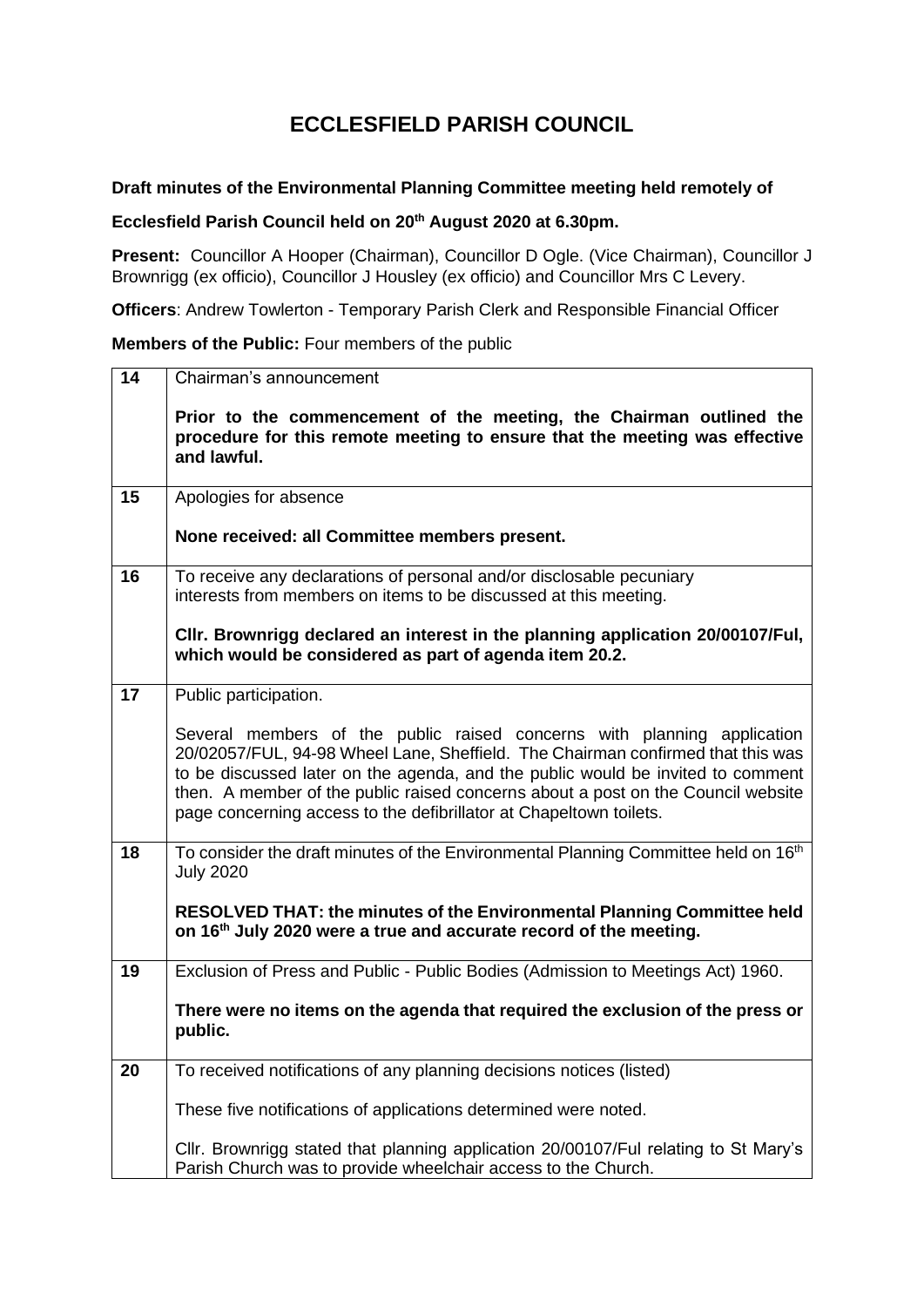|    | CIIr. Ogle noted that regarding planning application 19/0285 Site of South Yorkshire<br>Trading Standards both Sheffield City Council and the applicant had listened to and<br>responded to many of the concerns of the Council. This was reflected in some of<br>the amendments made to the outline planning application including the introduction<br>of a Zebra Crossing.<br>It was suggested that consideration should be given to the installation of a<br>defibrillator, potentially free of charge, on the building in a safe and accessible<br>location. It was agreed that this should be progressed with the developers.                                                                                                                                                                                   |
|----|----------------------------------------------------------------------------------------------------------------------------------------------------------------------------------------------------------------------------------------------------------------------------------------------------------------------------------------------------------------------------------------------------------------------------------------------------------------------------------------------------------------------------------------------------------------------------------------------------------------------------------------------------------------------------------------------------------------------------------------------------------------------------------------------------------------------|
| 21 | The Planning Committee considered eight planning applications. No representations<br>had been received by the Council for any of these prior to the meeting.                                                                                                                                                                                                                                                                                                                                                                                                                                                                                                                                                                                                                                                         |
|    | The Committee agreed they had no objections to make on these apart from.                                                                                                                                                                                                                                                                                                                                                                                                                                                                                                                                                                                                                                                                                                                                             |
|    | It was noted that several neighbour objections had been received by Sheffield City<br>Council concerning 20/01965/FUL, 18 Town End Road, Sheffield. It was agreed that<br>the Council should write seeking that proper regard should be had to these<br>neighbour comments by Sheffield City Council in determining the planning<br>application.                                                                                                                                                                                                                                                                                                                                                                                                                                                                     |
|    | Several residents spoke in opposition to 20/02057/FUL, Land between 94 and 98<br>Wheel Lane. It was noted that this site was the subject of a similar planning<br>application, which had been refused. Cllr. Hooper stated that while he did not object<br>to the principle of the development of the site, the proposal was not appropriate for<br>a variety of reasons, including sizing, massing, height, inadequate parking and<br>impact on the Green Belt. It was agreed that the Council should object to it. Cllr.<br>Hooper stated that he would speak at Sheffield City Council's Planning Committee<br>in opposition to it. It was also agreed that the Council, in its response, would request<br>that Sheffield City Council's Planning Committee undertake a site visit prior to<br>making a decision. |
|    | With regard to 20/02155/FUL 76-78 Burncross Road, the Council agreed to write in<br>support of the objections received to it be parishioners. References were made to<br>previous planning applications received for this site.                                                                                                                                                                                                                                                                                                                                                                                                                                                                                                                                                                                      |
|    | The remaining decisions of the planning applications were noted without<br>comment.                                                                                                                                                                                                                                                                                                                                                                                                                                                                                                                                                                                                                                                                                                                                  |
| 22 | <b>Licensing Matters</b>                                                                                                                                                                                                                                                                                                                                                                                                                                                                                                                                                                                                                                                                                                                                                                                             |
|    | The Clerk explained that the Council had not been notified of any new applications.                                                                                                                                                                                                                                                                                                                                                                                                                                                                                                                                                                                                                                                                                                                                  |
|    | CIIr. Brownrigg explained that he understood that the licence application to Sheffield<br>City Council for a Street Traders License for a Grill bar on the Common/ Nether Road<br>junction in Ecclesfield had withdrawn.<br>This had been the subject of several<br>objections from residents.                                                                                                                                                                                                                                                                                                                                                                                                                                                                                                                       |
| 23 | <b>Time Capsules</b>                                                                                                                                                                                                                                                                                                                                                                                                                                                                                                                                                                                                                                                                                                                                                                                                 |
|    | A brief update was provided. Following Cllr. Ogle's suggestion that the Council<br>consider this, the Community Coordinator had an initial look at the proposal and<br>agreed that it has merit. Cllr. Ogle explained that he was looking into the costs of                                                                                                                                                                                                                                                                                                                                                                                                                                                                                                                                                          |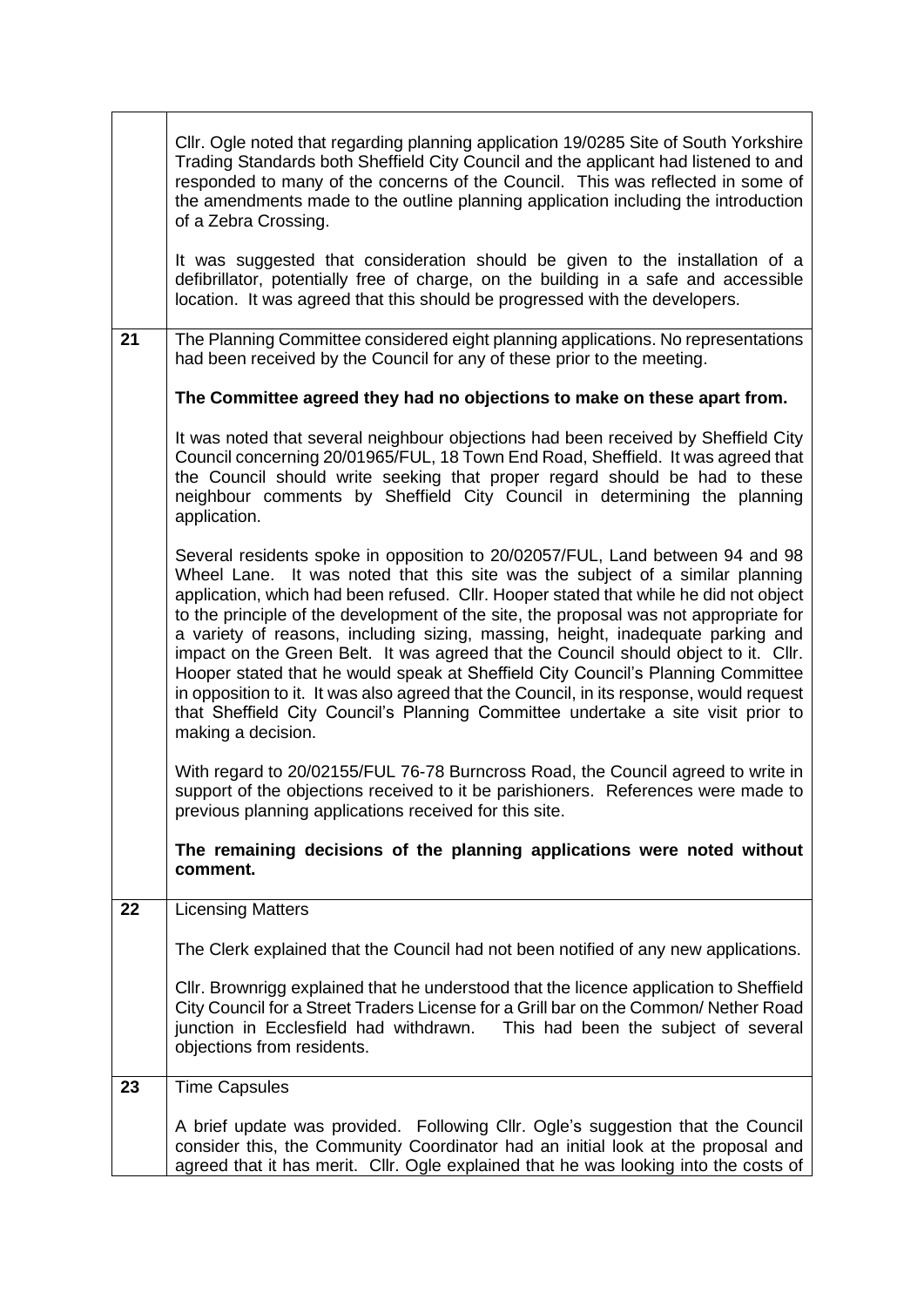|    | providing the capsules. It was explained that it was important to engage the wider<br>community, including schools. The intention was that once the proposal was more<br>advanced it would be the subject of a more detailed report to Full Council.                                                                                                                                                                                                                                                                                                                                                                       |
|----|----------------------------------------------------------------------------------------------------------------------------------------------------------------------------------------------------------------------------------------------------------------------------------------------------------------------------------------------------------------------------------------------------------------------------------------------------------------------------------------------------------------------------------------------------------------------------------------------------------------------------|
| 24 | Community Tree Planting - Community Day                                                                                                                                                                                                                                                                                                                                                                                                                                                                                                                                                                                    |
|    | It was explained that Sheffield City Council's Community Forestry Manager had<br>visited the various suggested different sites. These were viable and the Forestry<br>Manager was progressing detailed plans for consideration by the Council.                                                                                                                                                                                                                                                                                                                                                                             |
|    | CIIr. Ogle underlined the need for the Council to 'add value' to this city-wide scheme,<br>for example, through greater community engagement and ownership of any tree<br>planting. The need and benefits of engaging schools were highlighted.                                                                                                                                                                                                                                                                                                                                                                            |
|    | It was noted that the Covid pandemic may limit the progress of the Tree Planting, in<br>particular community involvement.                                                                                                                                                                                                                                                                                                                                                                                                                                                                                                  |
|    | Emma Wainwright, the Council's Community Coordinator, was thanked for her great<br>work in progressing this.                                                                                                                                                                                                                                                                                                                                                                                                                                                                                                               |
| 25 | <b>Parish Notice Boards</b>                                                                                                                                                                                                                                                                                                                                                                                                                                                                                                                                                                                                |
|    | A general discussion took place about this. It was considered that their adequacy<br>and accessibility varies across the Parish. This included those managed by the<br>Council as well as other organisations. Some were adequate, others less so. It was<br>agreed that the Council should seek to ensure that they are all at a high standard. It<br>was also agreed that further discussions should take place on which of the Council<br>ones and others should be improved. It was noted that the Council may be able to<br>offer a grant to any community organisation that wishes to improve their notice<br>board. |
| 26 | Development Site                                                                                                                                                                                                                                                                                                                                                                                                                                                                                                                                                                                                           |
|    | Cllr. Ogle provided an update on a development site on Greenwood Road, High<br>Green. Cllr. Hooper agreed to contact with Sheffield City Council's Planning<br>Department regarding an aspect of this.                                                                                                                                                                                                                                                                                                                                                                                                                     |
| 27 | Planning for the Future                                                                                                                                                                                                                                                                                                                                                                                                                                                                                                                                                                                                    |
|    | A brief update was provided on the Government's proposed "radical" reforms to the<br>planning system, which it was presently consulting on.                                                                                                                                                                                                                                                                                                                                                                                                                                                                                |
| 28 | Sheffield Plan Issues and Options 2020 consultation                                                                                                                                                                                                                                                                                                                                                                                                                                                                                                                                                                        |
|    | CIIr A. Hooper explained that this document was the first stage of preparing the new<br>Sheffield Local Plan by Sheffield City Council. Consultation on it would commence<br>on the 1 September and close on the 13 October.                                                                                                                                                                                                                                                                                                                                                                                               |
|    | He explained that the Council had asked for six copies of the plan together with<br>associated documents to facilitate its consultation in the Parish. The aim was to<br>place copies of these documents in suitable and safe locations across the Parish.<br>Suitable locations were then discussed.                                                                                                                                                                                                                                                                                                                      |